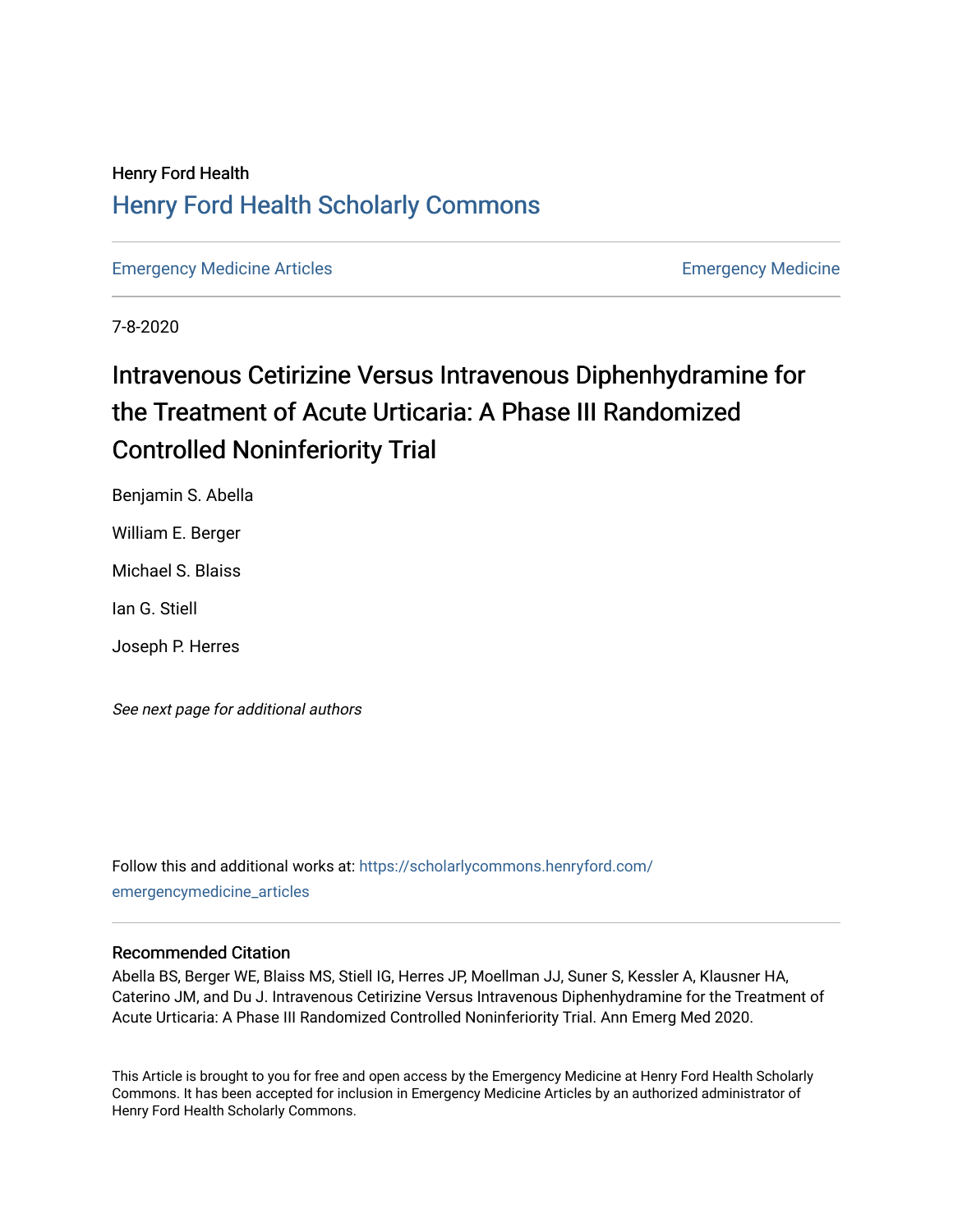### Authors

Benjamin S. Abella, William E. Berger, Michael S. Blaiss, Ian G. Stiell, Joseph P. Herres, Joseph J. Moellman, Selim Suner, Adam Kessler, Howard A. Klausner, Jeffrey M. Caterino, and Jie Du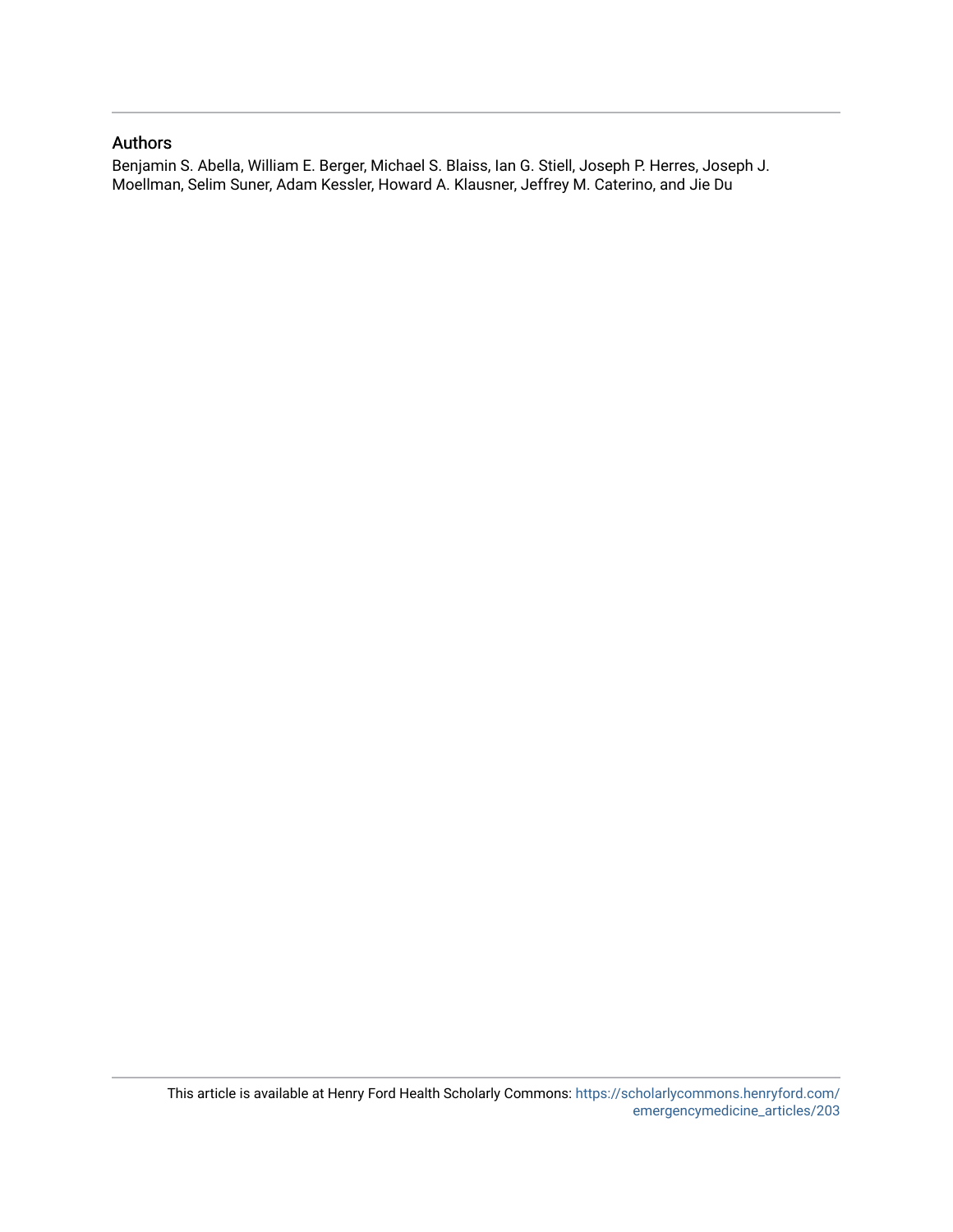#### ORIGINAL RESEARCH/GENERAL MEDICINE

# Intravenous Cetirizine Versus Intravenous Diphenhydramine for the Treatment of Acute Urticaria: A Phase III Randomized Controlled Noninferiority Trial

Benjamin S. Abella, MD, MPhil\*; William E. Berger, MD; Michael S. Blaiss, MD; Ian G. Stiell, MD, MSc; Joseph P. Herres, DO; Joseph J. Moellman, MD; Selim Suner, MD, MS; Adam Kessler, DO; Howard A. Klausner, MD; Jeffrey M. Caterino, MD, MPH; Jie Du, PhD

\*Corresponding Author. E-mail: [benjamin.abella@pennmedicine.upenn.edu,](mailto:benjamin.abella@pennmedicine.upenn.edu) Twitter: [@benjaminabella](https://twitter.com/benjaminabella).

Study objective: Acute urticaria is a frequent presentation in emergency departments (EDs), urgent care centers, and other clinical arenas. Treatment options are limited if diphenhydramine is the only intravenous antihistamine offered because of its short duration of action and well-known adverse effects. We evaluate cetirizine injection, the first second-generation injectable antihistamine, for acute urticaria in this multicenter, randomized, noninferiority, phase 3 clinical trial.

Methods: Adult patients presenting to EDs and urgent care centers with acute urticaria requiring an intravenous antihistamine were randomized to either intravenous cetirizine 10 mg or intravenous diphenhydramine 50 mg. The primary endpoint was the 2 hour pruritus score change from baseline, with time spent in treatment center and rate of return to treatment centers as key secondary endpoints. Frequency of sedation and anticholinergic adverse effects were also recorded.

Results: Among 262 enrolled patients, the 2-hour pruritus score change from baseline for intravenous cetirizine was statistically noninferior to that for intravenous diphenhydramine (–1.6 versus –1.5; 95% confidence interval –0.1 to 0.3), and in favor of cetirizine. Treatment differences also favored cetirizine for mean time spent in treatment center  $(1.7 \text{ versus } 2.1 \text{ hours}; P = 005)$ , return to treatment center (5.5% versus 14.1%;  $P=02$ ), lower change from baseline sedation score at 2 hours (0.1 versus 0.5;  $P=03$ ), and adverse event rate (3.9% versus 13.3%).

**Conclusion:** Intravenous cetirizine is an effective alternative to intravenous diphenhydramine for treating acute urticaria, with benefits of less sedation, fewer adverse events, shorter time spent in treatment center, and lower rates of revisit to treatment center. [Ann Emerg Med. 2020;■:1-12.]

Please see page XX for the Editor's Capsule Summary of this article.

0196-0644/\$-see front matter

Copyright © 2020 by the American College of Emergency Physicians. <https://doi.org/10.1016/j.annemergmed.2020.05.025>

#### INTRODUCTION

#### Background

Acute urticaria is frequently observed in emergency departments (EDs), urgent care centers, inpatient hospital units, and other clinical arenas throughout the health care system (oncology, dermatology, rheumatology, radiation, and general medicine clinics). Acute urticaria is a vascular skin reaction marked by transient, erythematous, intensely pruritic raised wheals or similar rash with or without angioedema.<sup>[1](#page-12-0)</sup> It characteristically appears quickly, resolves during hours, and may repeatedly recur for up to 6 weeks.<sup>[2](#page-12-1)</sup> Nearly 450,000 visits are made annually to EDs for urticaria, according to the 2016 US National Hospital

Ambulatory Medical Care Survey.<sup>3</sup> Acute urticaria typically responds to pharmacotherapy, with antihistamines being the first-line treatment.<sup>4</sup> The parenteral route of administration is often preferred to provide rapid onset of action.

#### Importance

Until recently, the first-generation short-acting antihistamine diphenhydramine was the only antihistamine available for intravenous administration. Its adverse event profile includes sedation and other anticholinergic adverse effects (eg, urinary retention, constipation, dry mouth, other central nervous system impairment) $\delta$  that may

Volume -, no. - : - 2020 Annals of Emergency Medicine 1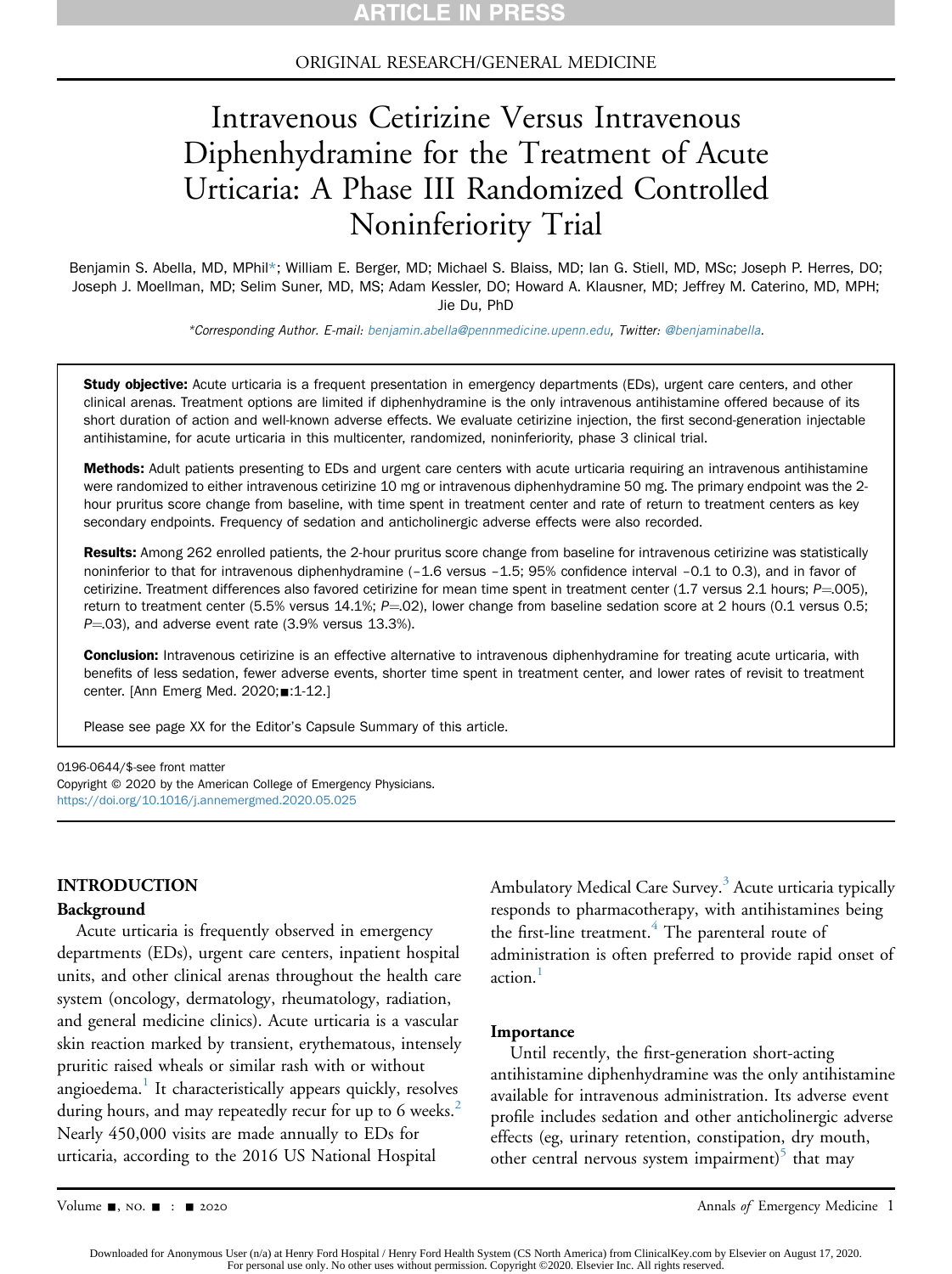#### Intravenous Cetirizine Versus Intravenous Diphenhydramine for Urticaria Abella et al

#### Editor's Capsule Summary

What is already known on this topic Parenteral diphenhydramine is a long-standing but sedating option for treating acute urticaria.

#### What question this study addressed

How does intravenous cetirizine 10 mg, a newer antihistamine, compare with intravenous diphenhydramine 50 mg in acute treatment of acute urticaria?

#### What this study adds to our knowledge

In a 262-subject, randomized, blinded trial in either an emergency department or urgent care setting, cetirizine was noninferior to diphenhydramine in relieving itch at 2 hours, with shorter care intervals, decreased sedation, and lower adverse events rates.

#### How this is relevant to clinical practice

This agent is an option in the narrow group of urticaria patients needing parenteral therapy.

complicate clinical management and delay ED or urgent care discharge.<sup>[1,](#page-12-0)[4,](#page-12-3)[6-9](#page-12-5)</sup>

Hydroxyzine, another first-generation antihistamine, is contraindicated for intravenous use. It can be used only as an intramuscular injection; additionally, hydroxyzine injection is not approved by the Food and Drug Administration for the treatment of allergic reaction or acute urticaria.<sup>[10](#page-12-6)</sup> It has an adverse effect profile similar to that of diphenhydramine, including sedation and cognitive impairment.

First-generation antihistamines are known to cause significant driving impairment comparable to or greater than that of alcohol intoxication (blood alcohol level of 0.1%), leading to recommendations that patients not drive after treatment.<sup>11-13</sup> The second-generation antihistamines (including cetirizine, loratadine, and fexofenadine) are associated with a decreased rate of sedation, a 24-hour duration of action, minimal anticholinergic effects, as well as lower rates of other adverse effects associated with first-generation antihistamines.<sup>[1,](#page-12-0)[6](#page-12-5)[,9](#page-12-7)[,14](#page-13-1)</sup> Because it is not feasible to conduct a placebo-controlled clinical trial with patients with an acute condition, regulatory agencies and investigator review boards suggest conducting a noninferiority clinical trial. In a phase 2 clinical study (Efficacy Trials for the Treatment of Acute Urticaria 2), intravenous cetirizine achieved acute urticaria symptom score reductions similar to those of intravenous

diphenhydramine while allowing less time spent in treatment centers because of decreased sedation levels. Intravenous cetirizine also resulted in lower symptom recurrence rates.

#### Goals of This Investigation

Whereas oral cetirizine is indicated for chronic urticaria, intravenous cetirizine is indicated for the treatment of acute urticaria associated with acute allergic reactions. These are different indications for different conditions, although with similarities involving histamine release. This phase 3 multicenter randomized trial (ETTAU-03) evaluated the efficacy and other treatment outcomes of intravenous cetirizine versus intravenous diphenhydramine in patients with acute urticaria. The primary objective was to establish the noninferiority of intravenous cetirizine relative to intravenous diphenhydramine in reducing the patientreported pruritus severity score at 2 hours after treatment of acute urticaria. The key secondary efficacy and clinical measures of this study were the time spent at the treating facility and need to return to a treatment center, with a number of other assessed outcomes that included physician-rated extent of urticaria and erythema scores, pruritus treatment success rates, effective treatment rates, rescue medication use, sedation, and adverse events.

#### MATERIALS AND METHODS

#### Study Design and Setting

This was a multicenter, double-blind, randomized, phase 3 clinical trial with a parallel-group, active-controlled, noninferiority design. The study was conducted at 19 sites in the United States and Canada. Patients were considered for enrollment if they presented with acute urticaria to EDs or urgent care centers. Relevant institutional review boards at each participating site granted approval for the conduct of this trial. Written informed consent was obtained from each patient through an approved standard process.

#### Selection of Participants

Inclusion criteria for the trial were patients aged 18 years or older who required an antihistamine to relieve symptoms of acute urticaria (based on the clinical judgment of the investigator), with a patient-rated pruritus severity score greater than or equal to 1, and willing and able to give informed consent. Patients who, according to investigator assessment, had acute urticaria caused by a reaction to a current medication (eg, antibiotics, nonsteroidal antiinflammatory drugs) but who could stop the medication after presenting to the site were eligible. Patients who presented with acute urticaria together with angioedema or

<sup>2</sup> Annals of Emergency Medicine Contract Contract Contract Contract Contract Contract Contract Contract Contract Contract Contract Oriental Application Contract Contract Contract Contract Contract Contract Contract Contract

Downloaded for Anonymous User (n/a) at Henry Ford Hospital / Henry Ford Health System (CS North America) from ClinicalKey.com by Elsevier on August 17, 2020.<br>For personal use only. No other uses without permission. Copyrig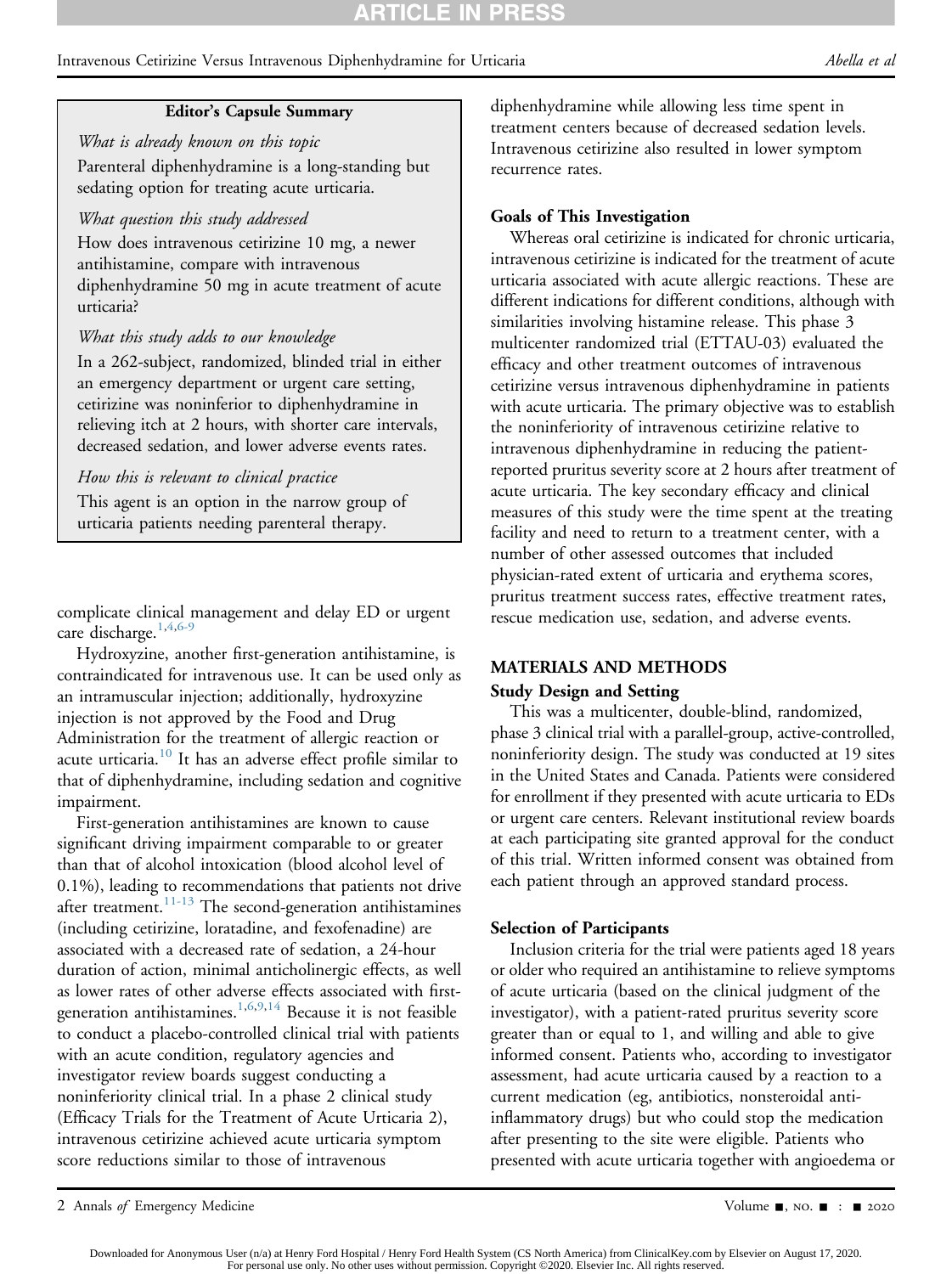anaphylaxis, provided that urticaria was still present after initial treatment and alleviation of anaphylaxis symptoms, were qualified to be enrolled.

Patients were excluded if they had anaphylaxis before the acute anaphylactic symptoms were treated. Other key exclusion criteria were contraindication, known allergy, or suspected intolerability to study medication, receipt of an  $H_1$  or  $H_2$  antagonist or doxepin in the previous 2 hours, corticosteroids (any route) in the previous 4 hours, epinephrine in the previous 20 minutes, and concomitant use of  $p$ -glycoprotein inhibitors (including amiodarone, clarithromycin, erythromycin, ketoconazole, quinidine, and saquinavir).

## Interventions

Eligible patients were randomized in a 1:1 ratio to receive a single dose of cetirizine 10 mg or diphenhydramine 50 mg, each administered as a single 1.0 mL injection by an approximately 2-minute intravenous push.

Additional medications (epinephrine, corticosteroids, etc) were allowed as rescue drugs if deemed necessary by the investigator or designee. However, if the patient was without medical complication, all efforts were made to have him or her complete at least the 1-hour assessment before administration of any rescue medication. If patients required rescue medication shortly after study drug administration (eg, within approximately 10 to 15 minutes), this indicated that they may have had anaphylaxis, and they were therefore immediately withdrawn from the study.

Treatment drugs intravenous cetirizine and intravenous diphenhydramine were visually identical clear aqueous solutions in 2-mL amber vials containing 1 mL of medication. Treatment drugs were prerandomized and preblinded by the sponsor's contract research organization, according to a centralized randomization schedule (generating a randomization list in blocks of 4), before being delivered to each investigational site. A treatment vial, consisting of one vial of either intravenous cetirizine or intravenous diphenhydramine, was packaged and labeled by the randomization number, with a blinded label to conceal the product name. To further maintain blinding, a staff member who was not involved in patient management or outcome assessment was responsible for drawing up the randomized medication into a syringe for administration. The health care professional involved in patient management and outcome assessment was completely blinded.

Treatment group assignment was denoted by sequential numbers within a site randomization list, which was kept secured by the contract research organization until the

study blind was broken. To preserve the blinding of the study at the investigational site, site personnel did not have access to the randomization code and treatment assignments before database lock. Study blinding was to be broken only if the identity of the study drug was considered vital for the clinical management of the patient.

# Methods of Measurement

Clinical efficacy measures included the patient-rated pruritus severity score (primary outcome measure; see later text) and sedation score; the physician-rated extent of urticaria/erythema score, assessed at baseline and 1 and 2 hours posttreatment; and time to discharge. The patientrated pruritus score was adapted from a previously validated scoring scale for chronic urticaria (to our knowledge, acute urticaria had never been studied in a pivotal clinical trial before the study of cetirizine reported here), with a severity score of 0 to 3 (0=none, 1=mild, 2=moderate, and 3=severe) in response to the question, How severely are your hives itching at the moment?<sup>15</sup> The investigators also provided extent of urticaria/erythema scores (percentage of body area affected and the intensity of redness, using a burn wound assessment chart) on a 0-to-3 scale, and an assessment of whether a patient was "effectively treated." Use of rescue medications (epinephrine, bronchodilators, corticosteroids, etc) and additional pharmacologic agents (including the reason for use, symptom recurrence or additional symptom occurrence, and the ability to return to normal activity) was assessed with a questionnaire given at follow-up telephone calls 24 hours after discharge, 48 hours after discharge, or both. The patient-rated sedation score was recorded by research staff according to a severity score of 0 to 3 (0=none [not drowsy at all], 1=mild [slightly drowsy], 2=moderate [quite drowsy], and 3=severe [extremely drowsy]) in response to the question, How drowsy do you feel at the moment? The time spent at the treatment center (time from treatment administration to readiness for discharge) and the need to return to the treatment center after study discharge (ie, a second visit after discharge) were also assessed, with the latter determined by patient follow-up telephone calls. Safety was evaluated by monitoring vital signs and adverse events (at site arrival, baseline, 1 and 2 hours postadministration, and discharge), with adverse events subsequently recorded 24 hours and 48 hours after discharge, and for up to 28 days after treatment through patient self-reporting.

## Outcome Measures

The primary efficacy endpoint was the change in patient-rated pruritus score from baseline to 2 hours after

Downloaded for Anonymous User (n/a) at Henry Ford Hospital / Henry Ford Health System (CS North America) from ClinicalKey.com by Elsevier on August 17, 2020.<br>For personal use only. No other uses without permission. Copyrig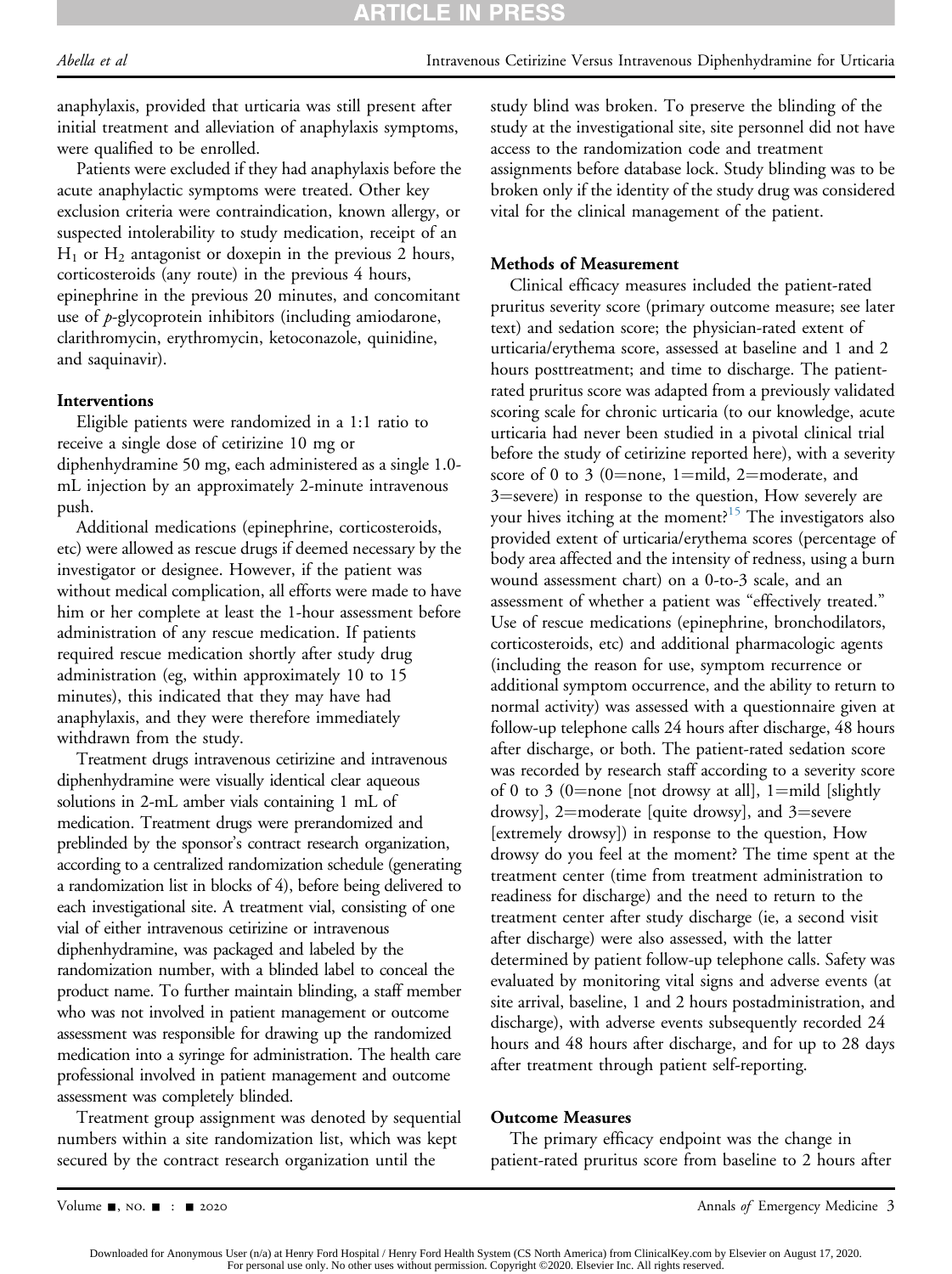#### Intravenous Cetirizine Versus Intravenous Diphenhydramine for Urticaria Abella et al

treatment administration. Two key secondary efficacy outcomes were percentage of patients who returned to any ED or clinic, and the time spent at the treatment center (time from treatment administration to discharge readiness). Additional secondary outcomes reported included change from baseline to 2 hours in physician-rated extent of urticaria/erythema scores; percentage of patients needing rescue medication, pruritus treatment success, effectively treated, returning to normal activity, and symptom recurrence after discharge; patient-reported sedation scores; and adverse event rates. Pruritus treatment success was a patient-reported outcome defined as a reduction in pruritus severity score at 2 hours of at least 1 unit compared with baseline. This contrasted with the measure of effectively treated patients, a physician-reported outcome based on the investigator's opinion of yes or no.

#### Primary Data Analysis

A sample size of 127 patients per arm (total  $N=254$ ) was needed to provide 90% statistical power to determine whether intravenous cetirizine would be noninferior to intravenous diphenhydramine, as calculated from the previous ETTAU-02 study. The sample size was established according to the assumption of –0.5 as the noninferiority margin for the primary outcome measure of pruritis score. Agreement with the regulatory agency on –0.5 as the noninferiority margin was based on sponsor's phase 2 clinical results from the intravenous cetirizine versus intravenous diphenhydramine study, which showed that the 95% confidence interval (CI) around the change from baseline after 2 hours of treatment with diphenhydramine spanned the width of  $\pm 0.5$  units. The null hypothesis was that intravenous cetirizine was inferior to intravenous diphenhydramine if the treatment difference in the change from baseline in patient-rated pruritus score at 2 hours had a 95% CI that included –0.5.

The primary analysis was performed for the intentionto-treat population (all randomized patients who were given a subject identification number with intention to treat with blinded study drug) with the last observation carried forward imputation method used to impute 2-hour scores if patients were discharged before this assessment. The point estimate of treatment differences of the change from baseline of 2-hour patient-rated pruritus severity score and the 95% CIs were to be calculated with a 2-sided  $t$  test from a generalized linear mixed-effects model to adjust for any heterogeneity of treatment variance, to adjust for imbalance in numbers of patients in each treatment, and to adequately model the resulting interval outcome. The model initially consisted of the change from baseline at 2

hours as the dependent variable and site, treatment, and site $\times$ treatment as fixed effects. It was observed in this a priori analysis that site effects contributed greatly to the variability of the outcome; however, there were no  $site \times treatment$  interactions. In addition, baseline pruritus scores were found to be a significant covariate. Because the number of sites was relatively large for a fixed-effect model with site and because site $\times$ treatment interactions were not significant, an additional analysis was performed on the primary analysis intention-to-treat population, using a model that allowed site to be a random factor and included baseline pruritus as a covariate. Results of the model, considered to be a better fit than the a priori model according to goodness-of-fit statistics, are reported here. The 2 key secondary efficacy outcomes were adjusted for multiplicity to minimize type I error; no adjustments for multiplicity were made for the other secondary endpoints. Safety analyses included patients who received blinded study drug, regardless of whether they completed all assessments, withdrew, or were discontinued by the investigator. Evaluation of the primary endpoint based on age was performed as a post hoc analysis. All statistical analyses and summaries were performed with SAS (version 9.4; SAS Institute, Inc., Cary, NC).

#### RESULTS

#### Characteristics of Study Subjects

Of 268 screened patients, a total of 262 eligible ones were randomized to intravenous diphenhydramine  $(n=135)$  or intravenous cetirizine  $(n=127)$  at 19 study centers in North America ([Figure 1](#page-6-0)) between March 2, 2017, and April 14, 2018, for whom baseline demographic and disease characteristics are summarized in [Table 1.](#page-7-0) The baseline characteristics between groups were comparable. Of the 19 sites, 17 were EDs and 2 were urgent care centers. Of the 262 patients enrolled, 222 (84.7%) presented to hospital EDs and 40 (15.3%) presented to urgent care centers. No patients presenting with anaphylaxis participated in the trial.

All randomized patients were included in both the intention-to-treat efficacy and safety populations ([Figure 1\)](#page-6-0).

The primary efficacy data are presented in [Table 2](#page-8-0) and [Figure 2](#page-8-1). With a mean change from baseline in patientrated pruritus severity score of  $-1.6$  (SD 0.9) for intravenous-cetirizine-treated patients and  $-1.5$  (SD 1.0) for intravenous-diphenhydramine-treated patients, the least squares estimated treatment difference was 0.1 (95% CI  $-0.1$  to 0.3; P=.35). Because the lower bound of the 95% CI for the treatment difference did not include –0.5,

<sup>4</sup> Annals of Emergency Medicine Contract and the Contract of Contract and Solume -, no. ■ : = 2020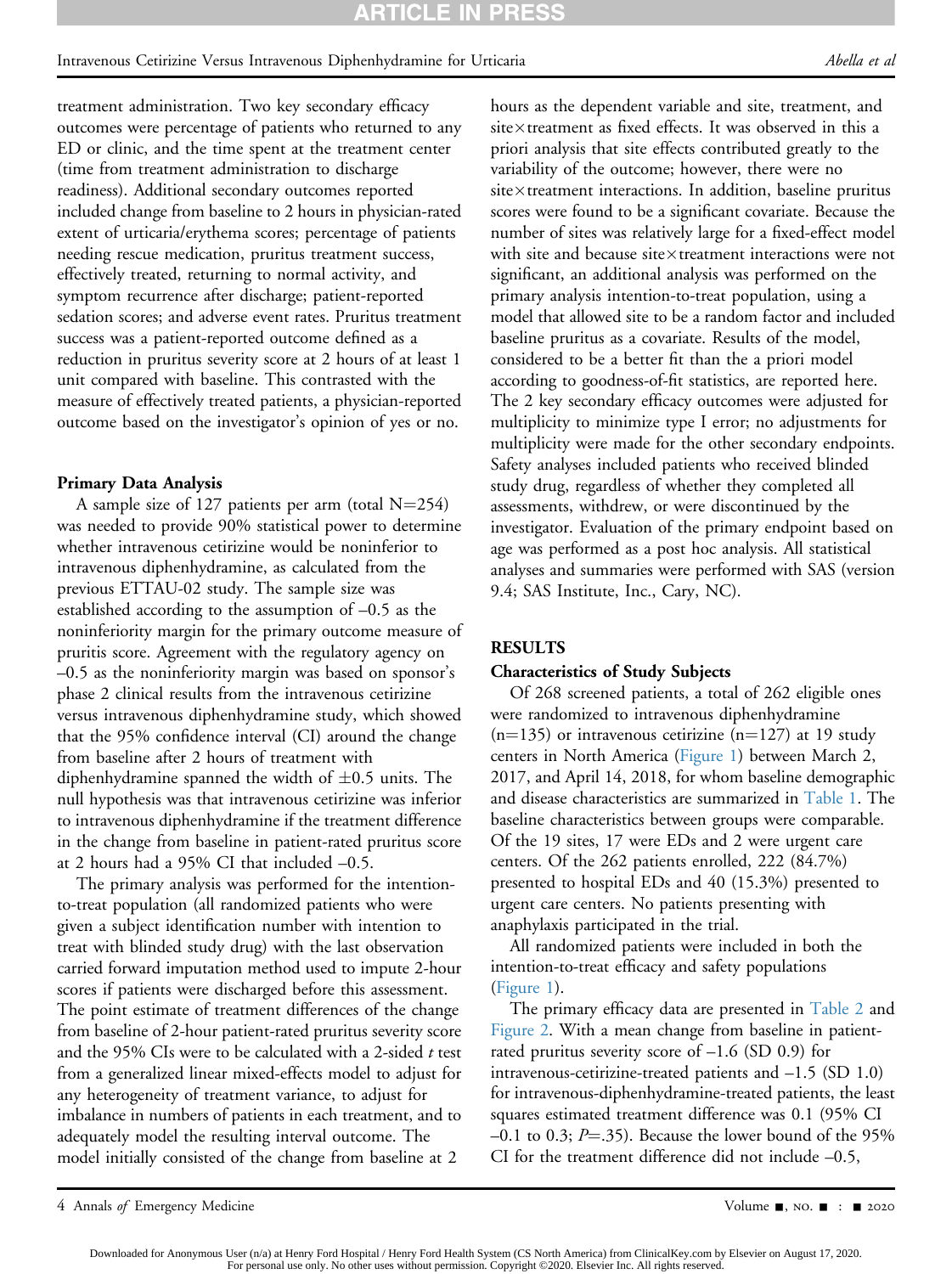# **ARTICLE IN PRESS**

<span id="page-6-0"></span>



Figure 1. Consolidated Standards of Reporting Trials (CONSORT) diagram of study enrollment. The intention-to-treat (ITT) population included any patient who was randomized and given a subject identification number with intention to treat with one of the blinded study drugs. The safety population included any patients in the intention-to-treat population who actually received a blinded study drug, regardless of whether they completed all assessments, withdrew, or were discontinued by the investigator. The per-protocol population included patients in the safety population who completed all necessary assessments without any incidence that would potentially affect the ability to objectively assess treatment response (discontinuation, protocol deviation, etc).

effectiveness of intravenous cetirizine was determined to be statistically noninferior to that of intravenous diphenhydramine. There were also no treatment differences for the primary efficacy outcome based on patients' age ( $<$ 65 and  $\geq$ 65 years) [\(Table 3\)](#page-9-0).

Statistically significant differences favoring intravenous cetirizine over intravenous diphenhydramine were observed with respect to the key secondary outcomes as shown in [Table 4](#page-9-1): both the time spent in the treating facility and the proportion of patients needing to return to a treatment center within 24 hours and 48 hours of patient discharge, captured by postdischarge patient follow-up.

Other secondary efficacy measures are also shown in [Table 4.](#page-9-1) Mean changes from baseline to 2-hour physicianrated urticaria/erythema scores were similar between intravenous cetirizine and intravenous diphenhydramine  $(-0.6$  [SD 0.6] versus  $-0.5$  [SD 0.6]).

The number of patients whose pruritus was successfully treated was similar for both treatment groups. However, the number of "effectively treated" patients according to physician assessment was higher in the intravenous cetirizine treatment group ( $P = .02$ ). There were fewer patients in the intravenous cetirizine group who required rescue drug usage compared with the intravenous diphenhydramine group ( $P = .016$ ). The most common rescue medication was corticosteroids in both groups (intravenous cetirizine,  $n=15$  [12%], versus intravenous diphenhydramine,  $n=31$  [23%]), with infrequent epinephrine administration (intravenous cetirizine,  $n=1$ [1%], versus intravenous diphenhydramine,  $n=3$  [2%]).

After treatment, patient-rated sedation scores increased in both treatment groups during the first hour ([Figure 3\)](#page-10-0). Mean sedation score increases from baseline in the intravenous cetirizine group were significantly smaller than

Downloaded for Anonymous User (n/a) at Henry Ford Hospital / Henry Ford Health System (CS North America) from ClinicalKey.com by Elsevier on August 17, 2020. For personal use only. No other uses without permission. Copyright ©2020. Elsevier Inc. All rights reserved.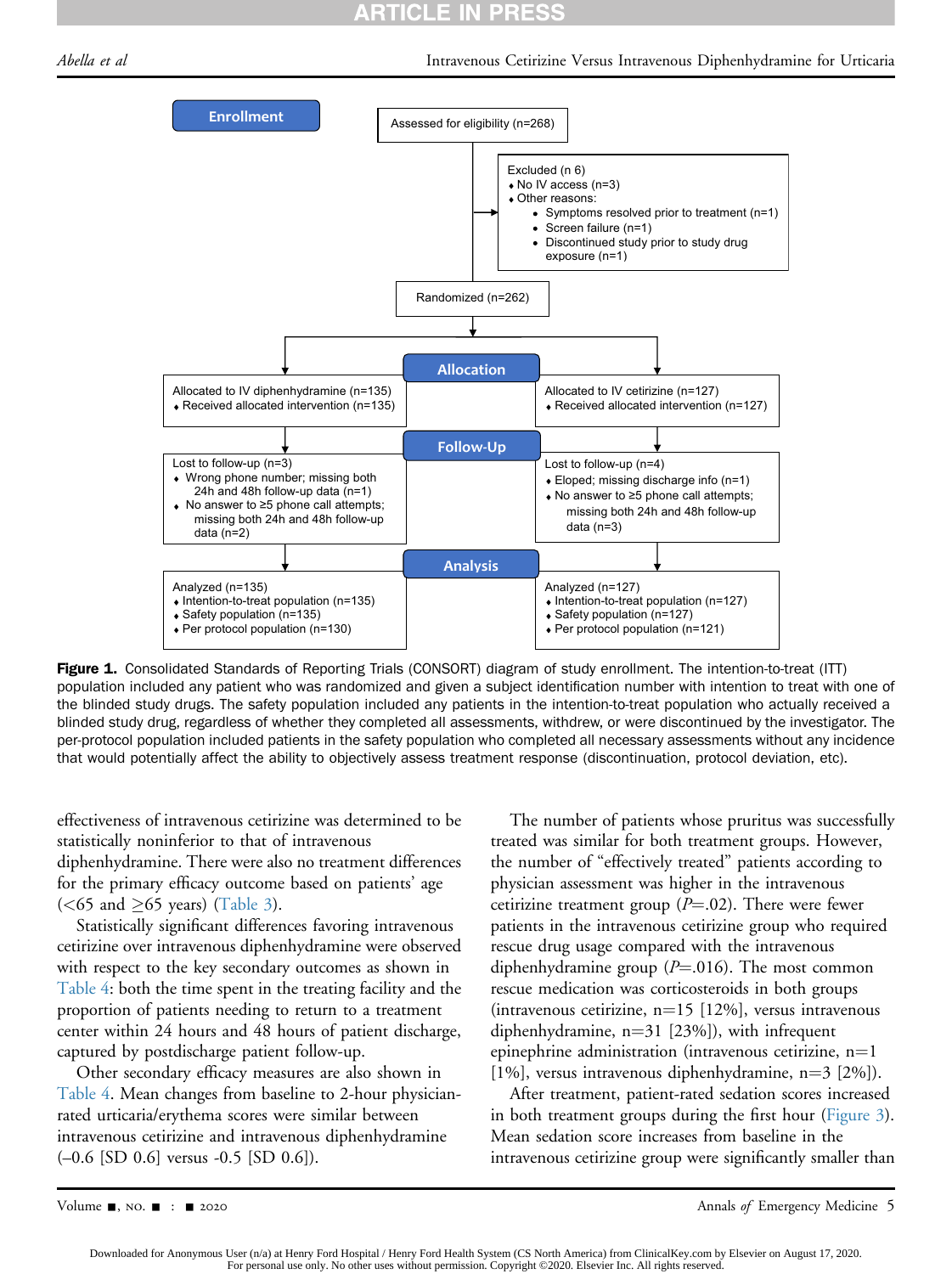# RTICLE IN PRESS

#### Intravenous Cetirizine Versus Intravenous Diphenhydramine for Urticaria Abella et al

Table 1. Characteristics of patients receiving intravenous diphenhydramine or intravenous cetirizine for treatment of acute urticaria.

| <b>Characteristic</b>                     | IV Diphenhydramine 50 mg ( $n = 135$ ) | IV Cetirizine 10 mg ( $n=127$ ) |
|-------------------------------------------|----------------------------------------|---------------------------------|
| Age, y                                    |                                        |                                 |
| Mean (SD)                                 | 39.2 (16.0)                            | 39.0(16.3)                      |
| Median                                    | 37.0                                   | 36.0                            |
| Range                                     | $18 - 87$                              | $18 - 92$                       |
| Sex, No. (%)                              |                                        |                                 |
| Women                                     | 88 (65)                                | 77 (61)                         |
| Men                                       | 47 (35)                                | 50 (39)                         |
| Race, No. (%)                             |                                        |                                 |
| White                                     | 62(46)                                 | 64 (50)                         |
| <b>Black</b>                              | 44 (33)                                | 41 (32)                         |
| Asian                                     | 5(4)                                   | 4(3)                            |
| Other                                     | 3(2)                                   | 2(2)                            |
| Native Hawaiian or other Pacific Islander | $\mathsf{O}$                           | 1(1)                            |
| Ethnicity, No (%)                         |                                        |                                 |
| white, Hispanic or Latino                 | $\mathbf 0$                            | 1(1)                            |
| Nonwhite, Hispanic or Latino              | 21(16)                                 | 14 (11)                         |
| Presenting complaint(s), No. (%)          |                                        |                                 |
| Urticaria only                            | 118 (87)                               | 110 (87)                        |
| Urticaria+angioedema                      | 16(12)                                 | 16(12)                          |
| Angioedema only                           | 1(1)                                   | 1(1)                            |
| Known allergies, No. (%)                  |                                        |                                 |
| None                                      | 102 (76)                               | 100 (79)                        |
| Antibiotic drugs*                         | 13(10)                                 | 10(8)                           |
| Other medications <sup>+</sup>            | 9(7)                                   | 5(4)                            |
| Food <sup>‡</sup>                         | 4(3)                                   | 9(7)                            |
| Other <sup>§</sup>                        | 9(7)                                   | 3(2)                            |

<span id="page-7-0"></span>IV, Intravenous.

Intention-to-treat population. Percentages may add up to more than 100% because of rounding or multiple known allergies in a single patient.

<span id="page-7-1"></span>\*IV diphenhydramine arm: amoxicillin (3), sulfa (2), vancomycin (2), sulfa (1), cefprozil (1), nitrofurantoin (1), levofloxacin (1), neomycin/polymyxin/hydrocortisone otic solution (1), and unspecified antibiotic for tooth infection (1). IV cetirizine arm: sulfa (4), amoxicillin (2), sulfa/penicillin (1), fluconazole (1), vancomycin (1), and daptomycin (1).

<span id="page-7-2"></span><sup>†</sup>IV diphenhydramine arm: naproxen (1), aspirin (1), liraglutide (1), Tylenol Cold and Flu (1), fentanyl (1), cocaine/crack (1), escitalopram (1), amitriptyline (1), iron sucrose supplement (1). IV cetirizine arm: lamotrigine (1), prednisone (1), meloxicam (1), naproxen (1), and loperamide (1).

<span id="page-7-3"></span>‡ IV diphenhydramine arm: dairy/eggs/peanuts (1), nuts/seafood (1), shrimp (1), and blueberry pancakes (1). IV cetirizine arm: peanuts (2), shellfish (2), shrimp (1), fish/seafood (1), milk/inflammatory food (1), kiwi (1), and white bread (1).

<span id="page-7-4"></span>§IV diphenhydramine arm: IV contrast (3), hair dye (1), lotion (1), perfume (1), new razor product (1), unspecified plant at home (1), and poison ivy (1). IV cetirizine arm: IV contrast  $(1)$ , bee stings  $(1)$ , and hair dye  $(1)$ .

those observed in the intravenous diphenhydramine group at 1-hour assessment (0.2 [SD 0.8] versus 0.7 [SD 0.9];  $P = .003$ ), 2-hour assessment (0.1 [SD 0.8] versus 0.5 [SD 0.9];  $P = .03$ ), and discharge (0.1 [SD 0.8] versus 0.5 [SD 0.9];  $P = 04$ . The mean sedation score increases were also smaller in the intravenous cetirizine group versus the intravenous diphenhydramine group in patients aged 65 years or older at 1-hour assessment (0.0 [SD 0.5] versus 0.7 [SD 0.9]), 2-hour assessment (0.0 [SD 0.7] versus 0.3 [SD 0.9]), and discharge (0.0 [SD 0.7] versus 0.4 [SD 0.7]).

Overall, 31 adverse events were reported, 24 in the intravenous diphenhydramine group and 7 in the intravenous cetirizine group. Twenty-three patients (8.8%) experienced at least 1 adverse event, including 18 (13.3%) intravenous-diphenhydramine-treated patients and 5 (3.9%) intravenous-cetirizine-treated patients. Dizziness and nausea were the most common adverse events, all occurring in the intravenous diphenhydramine group (dizziness:  $n=6$  [4.4%]; nausea:  $n=4$  [3.0%]) ([Table 5](#page-11-0)). None of the adverse

<sup>6</sup> Annals of Emergency Medicine Contract Contract Contract Contract Contract Contract Contract Contract Contract Contract Contract Oriental Application of the 2020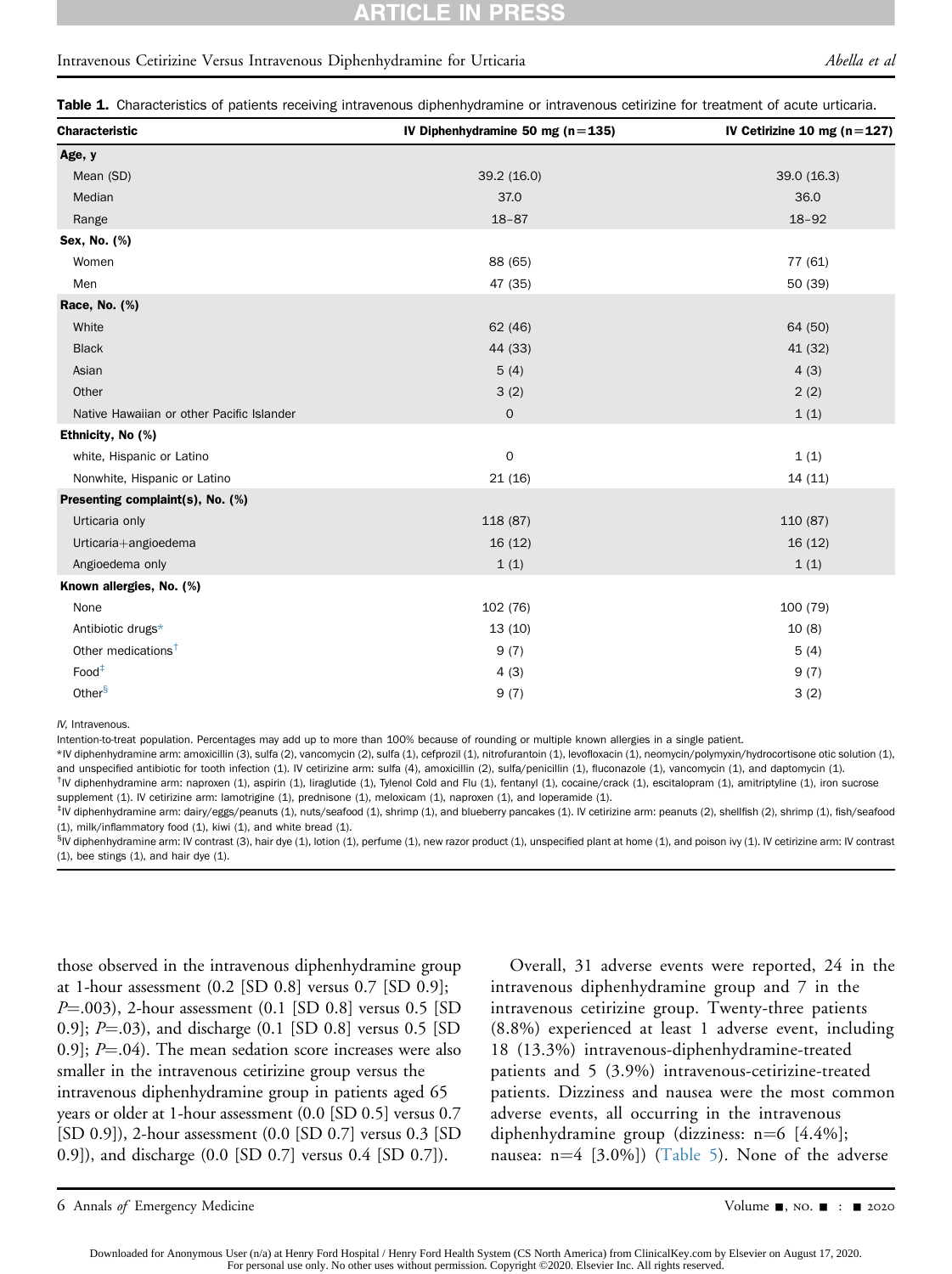#### ARTICLE IN **PRESS**

Table 2. Primary efficacy endpoints among patients receiving intravenous diphenhydramine or intravenous cetirizine for treatment of acute urticaria.

|                                                              | IV Diphenhydramine 50 mg | IV Cetirizine 10 mg |                                |
|--------------------------------------------------------------|--------------------------|---------------------|--------------------------------|
| <b>Primary Efficacy Endpoint (Tested for Noninferiority)</b> | $(n=135)$                | $(n=127)$           | Difference (95% CI)            |
| Patient-rated pruritus score at baseline                     |                          |                     |                                |
| Mean (SD)                                                    | 2.2(0.7)                 | 2.2(0.7)            |                                |
| Patient-rated pruritis score at 2 h                          |                          |                     |                                |
| Effect size                                                  | 0.7                      | 0.7                 |                                |
| Mean (SD)                                                    | 0.7(0.9)                 | 0.6(0.9)            |                                |
| No. (%) of patients with 2-h LOCF*                           | 78 (57.7)                | 78 (61.4)           |                                |
| Patient-rated pruritus score change from baseline at 2 h     |                          |                     |                                |
| Effect size                                                  | $-1.5$                   | $-1.7$              |                                |
| Mean (SD)                                                    | $-1.5(1.0)$              | $-1.6(0.9)$         | 0.1 (-0.1 to 0.3) <sup>†</sup> |

<span id="page-8-0"></span>LOCF, Last observation carried forward.

Intention-to-treat population, last observation carried forward.

<span id="page-8-2"></span>\*Last observation carried forward was used when a patient was discharged before the 2-hour assessment.

<span id="page-8-3"></span><sup>†</sup>Because the lower bound of the 95% CI for the treatment difference was greater than -0.5, effectiveness of intravenous cetirizine was demonstrated to be noninferior to that of intravenous diphenhydramine.

events in the intravenous cetirizine group occurred in greater than one patient.

<span id="page-8-1"></span>There were 10 patients who developed adverse events related to study treatment. Nine patients were receiving intravenous diphenhydramine and one was receiving intravenous cetirizine. Patients reported dizziness (n=5) and nausea (n=3) as the most

common intravenous-diphenhydramine-related adverse events. Regarding intravenous-cetirizine-related adverse events, one patient developed a combination of dysgeusia, paresthesia, and sensation of warmth. No overall differences in safety were observed in patients aged 65 years or older versus younger patients.



Figure 2. Patient-rated pruritus score and change by visit. Intention-to-treat population. The adjusted treatment difference between intravenous diphenhydramine versus intravenous cetirizine was 0.1 (P=.65) at baseline, -0.1 (P=.76) at 1 hour, 0.1 (P=.47) at 2 hours, and 0.1 ( $P = 50$ ) at discharge.

Volume -, no. - : - 2020 Annals of Emergency Medicine 7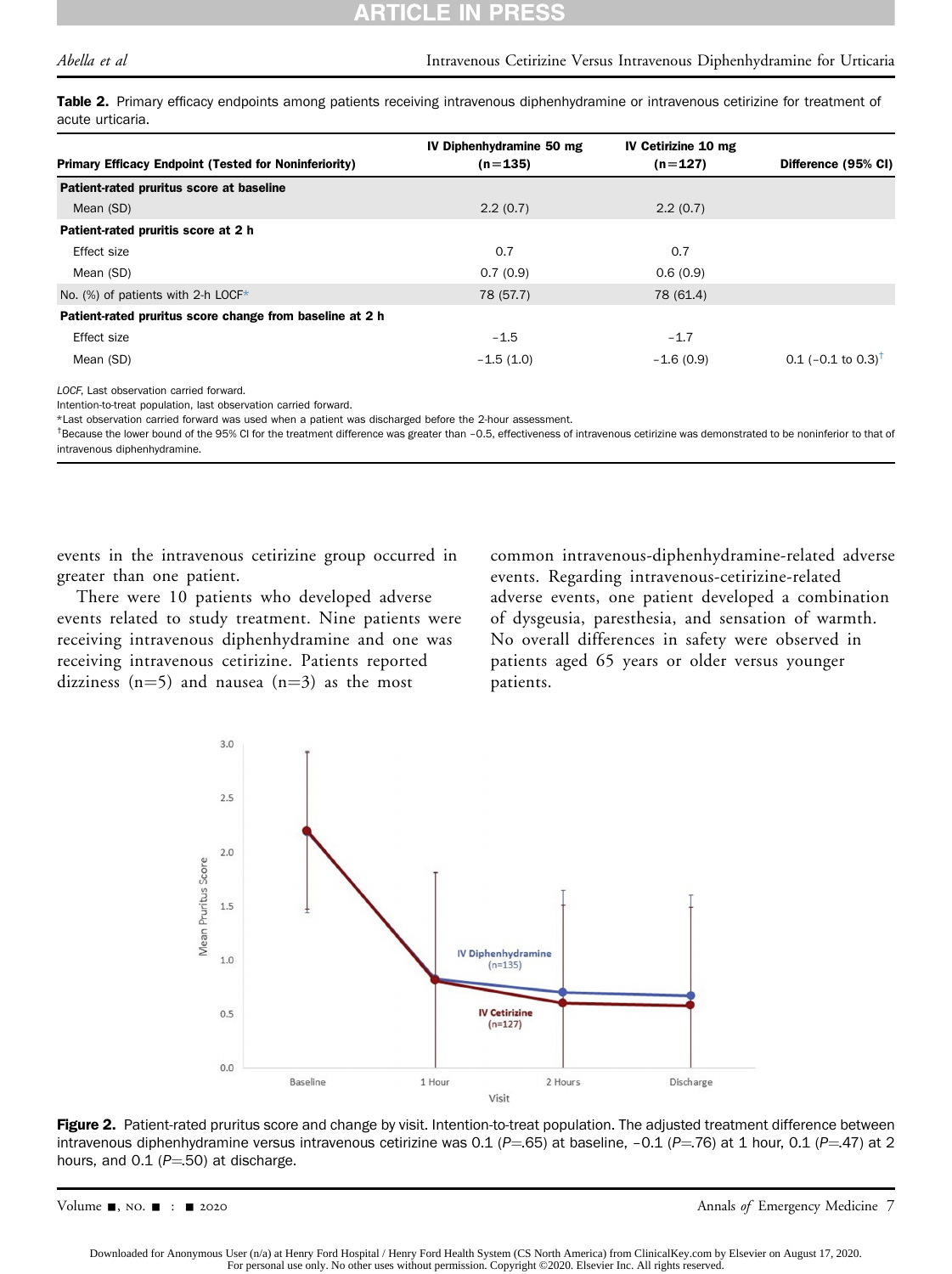# RTICLE IN PRESS

#### Intravenous Cetirizine Versus Intravenous Diphenhydramine for Urticaria Abella et al

Table 3. Post hoc analysis of primary efficacy endpoints among elderly patients receiving intravenous diphenhydramine or intravenous cetirizine for treatment of acute urticaria.

| <b>Primary Efficacy Endpoint</b>                            | IV Diphenhydramine 50 mg | IV Cetirizine 10 mg | Difference (95% CI); P Value |
|-------------------------------------------------------------|--------------------------|---------------------|------------------------------|
| Patient-rated pruritus score change<br>from baseline at 2 h |                          |                     |                              |
| $<$ 65 y                                                    |                          |                     |                              |
| No.                                                         | 126                      | 118                 |                              |
| Effect size                                                 | $-1.6$                   | $-1.7$              | $0.1(-0.1)$ to 0.3);         |
| Mean (SD)                                                   | $-1.5(1.0)$              | $-1.6(0.9)$         | $.55*$                       |
| $≥65$ y                                                     |                          |                     |                              |
| No.                                                         | 9                        | 9                   |                              |
| Effect size                                                 | $-1.1$                   | $-2.0$              | $0.9$ (-0.2 to 2.0);         |
| Mean (SD)                                                   | $-1.1(1.1)$              | $-2.0(1.0)$         | $.099*$                      |

<span id="page-9-0"></span>Intention-to-treat population, last observation carried forward.

<span id="page-9-6"></span>\*Based on a generalized linear mixed-effects model 2-sided t test. The model consisted of the change from baseline at 2 hours as the dependent variable and treatment as the fixed effect, baseline pruritus score as a covariate, and site as a random effect.

One serious adverse event of anaphylactic reaction in the intravenous diphenhydramine group was reported in the study. This event was moderate in severity and assessed by the investigator as not related to study treatment. No adverse events leading to study withdrawal and no deaths occurred during the study.

#### LIMITATIONS

We acknowledge several limitations, including the nature of the acute disease, which made a placebocontrolled trial unfeasible. To our knowledge, there is no history of a registration pivotal clinical trial for the indication of acute urticaria. Therefore, the clinical

Table 4. Secondary efficacy endpoints among patients receiving intravenous diphenhydramine or intravenous cetirizine for treatment of acute urticaria.

|                                                                                   | <b>IV Diphenhydramine</b> | <b>IV Cetirizine</b> |                  |
|-----------------------------------------------------------------------------------|---------------------------|----------------------|------------------|
| <b>Endpoint</b>                                                                   | 50 mg ( $n = 135$ )       | 10 mg ( $n = 127$ )  | P Value          |
| Key secondary efficacy endpoints (tested for superiority)                         |                           |                      |                  |
| Patients returning to any ED or clinic within 24 h of patient discharge, No. (%)  | 15(11.1)                  | 5(3.9)               | $.04*$           |
| Patients returning to any ED or clinic within 48 h of patient discharge, No. (%)  | 19(14.1)                  | 7(5.5)               | $.02*$           |
| Time spent at treatment center, $h^{\dagger}$                                     |                           |                      |                  |
| Effect size                                                                       | 1.9                       | 2.0                  |                  |
| Mean (SD)                                                                         | 2.1(1.1)                  | 1.7(0.9)             | $.005^+$         |
| Other secondary efficacy endpoints (tested for superiority)                       |                           |                      |                  |
| Physician-rated extent of urticaria/erythema score reduction from baseline at 2 h |                           |                      |                  |
| Effect size                                                                       | $-0.8$                    | $-1.0$               |                  |
| Mean (SD)                                                                         | $-0.5(0.6)$               | $-0.6(0.6)$          | .36 <sup>8</sup> |
| Patients with pruritus treatment success, No. (%)                                 | 111 (82.2)                | 110 (86.6)           | $.40*$           |
| Effectively treated patients, $\vert$ No. (%)                                     | 93 (68.9)                 | 103 (81.1)           | $.02*$           |
| Patients needing rescue medication, No. (%)                                       | 37 (27.4)                 | 19 (15.0)            | $.02*$           |

<span id="page-9-1"></span>Intention-to-treat population, last observation carried forward.

<span id="page-9-2"></span>\*Based on Fisher's exact 2-sided test.

<span id="page-9-3"></span>†Median was 2.0 h for intravenous diphenhydramine (n=133) versus 1.4 h for intravenous cetirizine (n=120).<br>‡Posed en a generalized linear mixed effects model 2 sided t test. The model ensisted of time as the depend

<span id="page-9-4"></span>Based on a generalized linear mixed-effects model 2-sided t test. The model consisted of time as the dependent variable and treatment as the fixed effect, baseline pruritus score as a covariate, and site as a random effect.

<span id="page-9-5"></span>§Based on a generalized linear mixed-effects model 2-sided t test. The model consisted of time as the dependent variable and site, treatment, and site×treatment as fixed effects.<br>" <sup>||</sup>Based on physician's assessment at readiness for discharge.

8 Annals of Emergency Medicine Contract Contract Contract Contract Contract Contract Contract Contract Contract Contract Contract Oriental Application of Emergency Medicine Contract Contract Contract Contract Contract Cont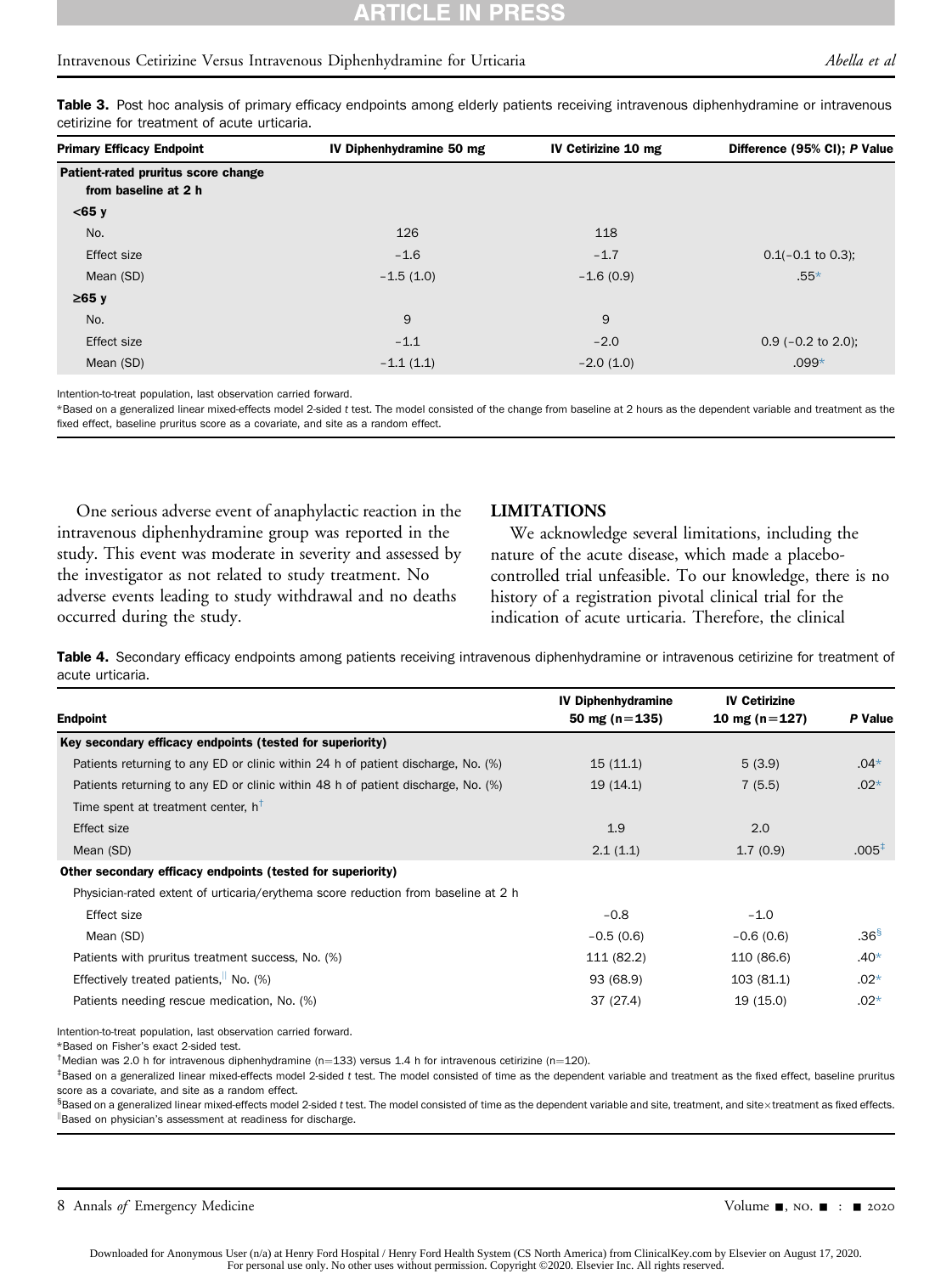#### **ARTICLE** PR

<span id="page-10-0"></span>

Figure 3. Patient-rated sedation score and change by visit. Intention-to-treat population. At 1 hour, the change in mean sedation score was 0.7 (SD 0.9) for intravenous diphenhydramine versus 0.2 (SD 0.8) for intravenous cetirizine ( $P=003$ ). At 2 hours, the change in mean sedation score was 0.5 (SD 0.9) for intravenous diphenhydramine versus 0.1 (SD 0.8) for intravenous cetirizine  $(P=03)$ . At discharge, the change in mean sedation score was 0.5 (SD 0.9) for intravenous diphenhydramine versus 0.1 (SD 0.8) for intravenous cetirizine  $(P=04)$ .

measurements and rating scales used in this study were a result of discussion with the Food and Drug Administration. These may have some subjectivity; however, the results from a pilot study<sup>[16](#page-13-3)</sup> using these measurements and rating scales were similar. Anaphylactic patients were excluded from the study when the anaphylactic symptoms were still present; however, when anaphylactic symptoms had been controlled, enrollment in the study was allowed. In actual medical practice in EDs, intravenous diphenhydramine (among other drugs) is commonly used together with epinephrine, the first-line therapy for anaphylaxis. The formulation of cetirizine evaluated in this trial is currently for intravenous use only; therefore, another limitation is that our results are not applicable to clinical situations in which intramuscular administration of antihistamines is preferred, either institutionally or by individual practitioners. Finally, although assessment of treatment effects based on specific underlying cause(s) of urticaria was not a goal of this study, it is possible that response to therapy depends on underlying pathophysiology.

#### DISCUSSION

Early clinical development of intravenous cetirizine revealed a pharmacokinetic profile that would be favorable for an acute condition (ie, acute urticaria commonly

observed in  $EDs$ ,<sup>[14](#page-13-1)</sup> urgent care centers, inpatient hospital units, and oncology or other specialty or general medicine clinics) requiring an immediate onset of action.<sup>[17](#page-13-4)</sup> Our phase 3 results showed that although the effectiveness (score reductions on pruritus and extent of urticaria/ erythema) of the treatments was comparable, intravenous cetirizine was associated with fewer adverse events, less sedation, shorter time in the treatment center, lower revisit rate to the treatment center, and less rescue drug usage, symptom recurrence, and additional medication usage.The safety and tolerability of cetirizine have been well established during the past  $30$  years,  $18$  and clinical data from this phase 3 study of intravenous cetirizine support a safety profile similar to that of oral cetirizine. In the current study, there were significantly fewer overall adverse events reported in patients treated with intravenous cetirizine compared with intravenous diphenhydramine. Dizziness and nausea were the most common adverse events in the study. Dizziness is a known adverse effect of diphenhydramine, $\frac{5}{3}$  $\frac{5}{3}$  $\frac{5}{3}$  and all events of this type in this study were reported only in patients treated with intravenous diphenhydramine.

From a clinical practice standpoint, intravenous diphenhydramine has been standard treatment for acute urticaria when an intravenous treatment is required, $\delta$  either used alone for moderate or mild cases or as an adjunct therapy with other medications for severe cases such as

Volume -, no. - : - 2020 Annals of Emergency Medicine 9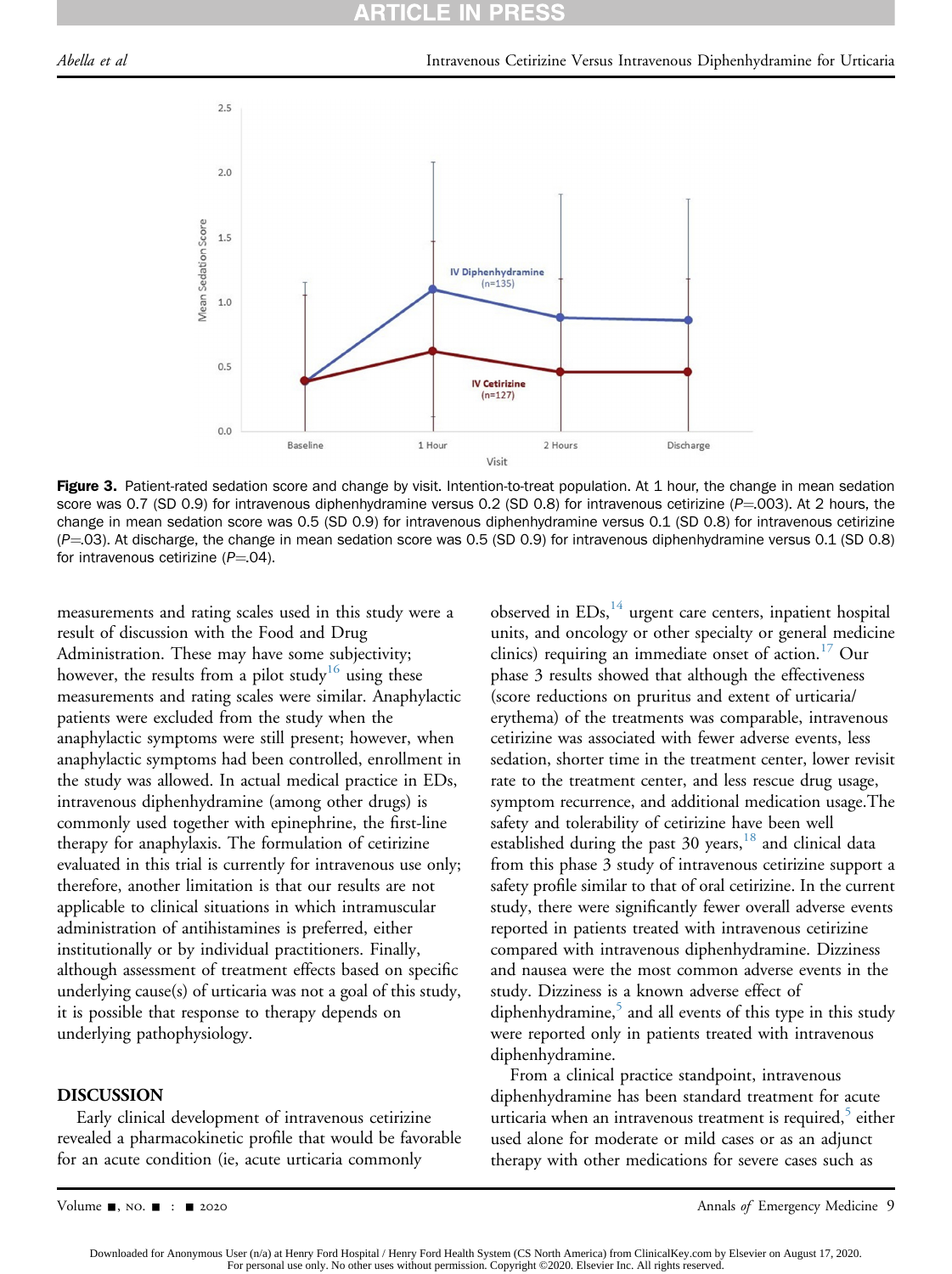#### CLE IN **PRES**

#### Intravenous Cetirizine Versus Intravenous Diphenhydramine for Urticaria Abella et al

Table 5. Summary of adverse events by system organ class and preferred term.

| <b>Adverse events</b>                                         | IV Diphenhydramine 50 mg ( $n = 135$ ) | IV Cetirizine 10 mg ( $n=127$ ) |
|---------------------------------------------------------------|----------------------------------------|---------------------------------|
| Patients with $>1$ adverse event, No. (%)                     | 18(13.3)                               | 5(3.9)                          |
| Nervous system disorders, No. (%)                             | 10(7.4)                                | 3(2.4)                          |
| <b>Dizziness</b>                                              | 6(4.4)                                 | $\mathbf 0$                     |
| <b>Burning sensation</b>                                      | 2(1.5)                                 | 0                               |
| Dysgeusia                                                     | 1(0.7)                                 | 1(0.8)                          |
| Headache                                                      | 1(0.7)                                 | 1(0.8)                          |
| Paresthesia                                                   | $\mathbf 0$                            | 1(0.8)                          |
| Presyncope                                                    | 0                                      | 1(0.8)                          |
| Gastrointestinal disorders, No. (%)                           | 4(3.0)                                 | 1(0.8)                          |
| Nausea                                                        | 4(3.0)                                 | $\mathbf 0$                     |
| Dyspepsia                                                     | 0                                      | 1(0.8)                          |
| Vomiting                                                      | 1(0.7)                                 | $\mathbf{O}$                    |
| General disorders and administration site conditions, No. (%) | 3(2.2)                                 | 1(0.8)                          |
| Pyrexia                                                       | 2(1.5)                                 | 0                               |
| Warm sensation                                                | $\mathbf 0$                            | 1(0.8)                          |
| Injection site pain                                           | 1(0.7)                                 | 0                               |
| Skin and subcutaneous tissue disorders, No. (%)               | 3(2.2)                                 | 1(0.8)                          |
| Urticaria                                                     | 2(1.5)                                 | $\mathbf 0$                     |
| Erythema                                                      | 1(0.7)                                 | $\Omega$                        |
| Hyperhidrosis                                                 | $\mathbf 0$                            | 1(0.8)                          |
| Pruritus                                                      | 1(0.7)                                 | $\mathbf 0$                     |
| Cardiac disorders, No. (%)                                    | 1(0.7)                                 | $\mathbf 0$                     |
| Bradycardia                                                   | 1(0.7)                                 | 0                               |
| Immune system disorders, No. (%)                              | 1(0.7)                                 | $\mathbf 0$                     |
| Anaphylactic reaction                                         | 1(0.7)                                 | $\mathsf{O}\xspace$             |
| Cafabrican del dina                                           |                                        |                                 |

<span id="page-11-0"></span>Safety population.

anaphylaxis. However, use of diphenhydramine has known disadvantages in emergency medicine, in which crowding and patient throughput represent important issues.<sup>19</sup> Given the sedating effects of diphenhydramine, discharging patients from EDs after they receive the medication carries potential risk to patient and public safety, leading some to recommend that patients not drive a car for a period after treatment.<sup>11,[12](#page-13-7)</sup> One study found that patients compromised by a first-generation antihistamine were unaware of their reduced ability to function, based on impaired performance measures.<sup>[9](#page-12-7)</sup> This may place patients in legal jeopardy because certain states have laws in place that prohibit driving under the influence of any drug such as diphenhydramine that impairs function.<sup>20</sup> Additionally, because of its anticholinergic and sedation adverse effects, use of diphenhydramine is discouraged in the 2019 American Geriatrics Society Beers Criteria for potentially

inappropriate medication use in older adults, with recognition that acute use for severe allergic reactions may be appropriate because there are no alternatives.<sup>[21](#page-13-9)</sup> In a 2000 to 2006 National Hospital Ambulatory Medical Care Survey study involving elderly patients ( $\geq 65$  years) and using previous yet similar Beers criteria, diphenhydramine accounted for  $1.17\%$  of ED visits in the cohort.<sup>[22](#page-13-10)</sup> In our study, 9 patients per arm were aged 65 years or older (representing 7% of the study population), with no significant difference in the primary outcome between the study treatments in this small cohort of elderly patients. In addition, no overall differences in sedation and overall safety were observed between patients aged 65 years or older versus younger patients. Overall, these clinical trial data have applicability for emergency medicine as well as other settings, including emerging models of care in which safety and sedation will be of paramount importance.

10 Annals of Emergency Medicine Contract Contract Contract Contract Contract Contract Contract Contract Contract Contract Contract Contract Contract Contract Contract Contract Contract Contract Contract Contract Contract C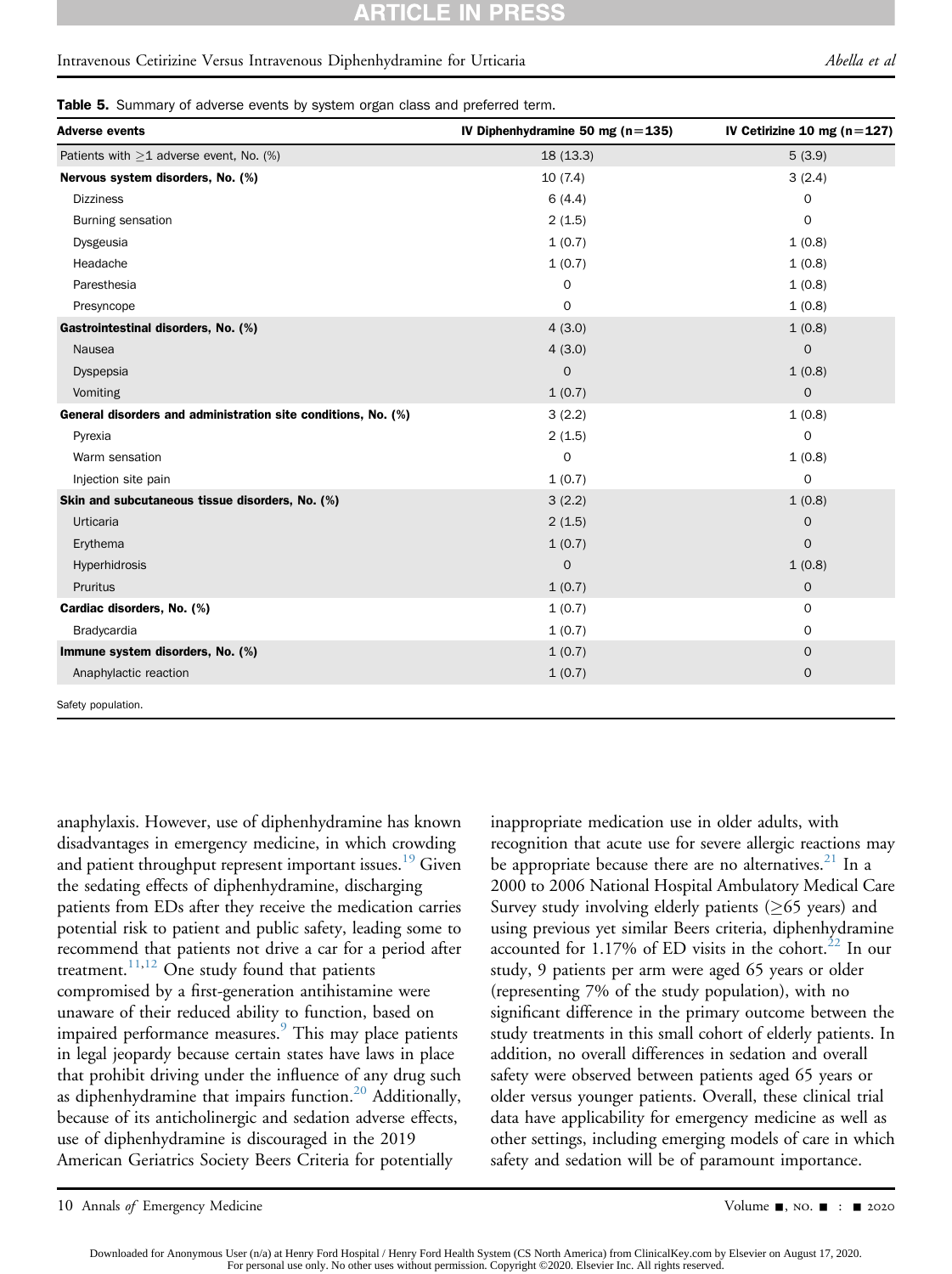# **ARTICLE IN PRESS**

#### Abella et al **Intravenous Cetirizine Versus Intravenous Diphenhydramine for Urticaria**

Although economic outcomes were not captured in the current clinical trial, the observed reductions of time spent in ED, ED readmission rate, and rescue medication use with intravenous cetirizine may confer cost savings.

Because the use of first-generation oral antihistamines has markedly decreased with the availability of secondgeneration agents owing to both efficacy and safety considerations across many conditions that include chronic urticaria and allergic rhinitis, the introduction of intravenous cetirizine may allow similar advancement in the treatment of acute urticaria throughout the health care system.

In conclusion, this study demonstrated that intravenous cetirizine (10 mg) is as effective as intravenous diphenhydramine (50 mg) in the treatment of acute urticaria while offering benefits that include less sedation and a lower overall adverse event rate, as well as less time spent at the treatment center and a lower rate of return to the facility.

The authors acknowledge Laurie Orloski, PharmD, and LoAn K. Ho, PharmD, both of whom are consultants for Forward WE Go, a division of Wesley Enterprise, Inc., and provided medical writing and editorial support; and the study investigators, their research teams, and the study patients.

Supervising editor: Donald M. Yealy, MD. Specific detailed information about possible conflict of interest for individual editors is available at <https://www.annemergmed.com/editors>.

Author affiliations: From the Center for Resuscitation Science, Department of Emergency Medicine, Perelman School of Medicine, University of Pennsylvania, Philadelphia, PA (Abella); Allergy and Asthma Associates of Southern California, Mission Viejo, CA (Berger); the Department of Pediatrics, Medical College of Georgia at Augusta University, Augusta, GA (Blaiss); the Department of Emergency Medicine, University of Ottawa and Ottawa Hospital Research Institute, Ottawa, Ontario, Canada (Stiell); the Department of Emergency Medicine, Einstein Healthcare Network, Philadelphia, PA (Herres); the Department of Emergency Medicine, University of Cincinnati, Cincinnati, OH (Moellman); the Department of Emergency Medicine, The Warren Alpert Medical School of Brown University and Rhode Island Hospital, Providence, RI (Suner); the Department of Emergency Medicine, University of Alabama, Birmingham, AL (Kessler); the Department of Emergency Medicine, Henry Ford Health System, Detroit, MI (Klausner); the Department of Emergency Medicine, The Ohio State University Wexner Medical Center, Columbus, OH (Caterino); and TerSera Therapeutics, Deerfield, IL (Du).

Author contributions: JD conceived the study and designed the trial. IGS, JPH, JJM, SS, AK, HAK, and JMC undertook recruitment at participating centers, supervised patient enrollment, supervised conduct of the trial at their respective centers, and supervised data collection, including quality control. BSA, MSB, HAK, and JD collaborated on the outline and the initial 2 drafts of the article,

and all authors contributed substantially to its subsequent revision and approval. BSA takes responsibility for the paper as a whole.

All authors attest to meeting the four [ICMJE.org](http://ICMJE.org) authorship criteria: (1) Substantial contributions to the conception or design of the work; or the acquisition, analysis, or interpretation of data for the work; AND (2) Drafting the work or revising it critically for important intellectual content; AND (3) Final approval of the version to be published; AND (4) Agreement to be accountable for all aspects of the work in ensuring that questions related to the accuracy or integrity of any part of the work are appropriately investigated and resolved.

Funding and support: By Annals policy, all authors are required to disclose any and all commercial, financial, and other relationships in any way related to the subject of this article as per ICMJE conflict of interest guidelines (see [www.icmje.org\)](http://www.icmje.org). Funding for this research was provided by JDP Therapeutics and TerSera Therapeutics. Drs. Abella, Berger, and Blaiss report receiving consulting fees from TerSera Therapeutics and JDP Therapeutics. Dr. Du reports receiving consulting fees from TerSera Therapeutics. JDP Therapeutics provided statistical expertise on study design.

Publication dates: Received for publication December 21, 2019. Revisions received April 22, 2020, and May 12, 2020. Accepted for publication May 18, 2020.

Presented at the American College of Allergy, Asthma, and Immunology meeting, November 2018, Seattle, WA; and the American College of Emergency Physicians Research Forum, October 2019, Denver CO.

Trial registration number: NCT02935699

#### <span id="page-12-0"></span>**REFERENCES**

- <span id="page-12-1"></span>1. [Schaefer P. Acute and chronic urticaria: evaluation and treatment.](http://refhub.elsevier.com/S0196-0644(20)30396-6/sref1) Am Fam Physician[. 2017;95:717-724.](http://refhub.elsevier.com/S0196-0644(20)30396-6/sref1)
- 2. [Radonjic-Hoesli S, Hofmeier KS, Micaletto S, et al. Urticaria and](http://refhub.elsevier.com/S0196-0644(20)30396-6/sref2) [angioedema: an update on classi](http://refhub.elsevier.com/S0196-0644(20)30396-6/sref2)fication and pathogenesis. Clin Rev Allergy Immunol[. 2018;54:88-101.](http://refhub.elsevier.com/S0196-0644(20)30396-6/sref2)
- <span id="page-12-2"></span>3. Centers for Disease Control and Prevention. National Hospital Ambulatory Medical Care Survey. 2016 emergency department summary. Available at: [https://www.cdc.gov/nchs/data/nhamcs/web\\_tables/2016\\_ed\\_](https://www.cdc.gov/nchs/data/nhamcs/web_tables/2016_ed_web_tables.pdf) [web\\_tables.pdf](https://www.cdc.gov/nchs/data/nhamcs/web_tables/2016_ed_web_tables.pdf). Accessed July 13, 2019.
- <span id="page-12-3"></span>4. [Bernstein JA, Lang DM, Khan DA, et al. The diagnosis and](http://refhub.elsevier.com/S0196-0644(20)30396-6/sref4) [management of acute and chronic urticaria: 2014 update.](http://refhub.elsevier.com/S0196-0644(20)30396-6/sref4) J Allergy Clin Immunol[. 2014;133:1270-1277.](http://refhub.elsevier.com/S0196-0644(20)30396-6/sref4)
- <span id="page-12-4"></span>5. Benadryl (diphenhydramine hydrochloride injection, USP) [package insert] New Brunswick, NJ: Johnson & Johnson; 2016.
- <span id="page-12-5"></span>6. [Banerji A, Long AA, Camargo CA Jr. Diphenhydramine versus](http://refhub.elsevier.com/S0196-0644(20)30396-6/sref6) [nonsedating antihistamines for acute allergic reactions: a literature](http://refhub.elsevier.com/S0196-0644(20)30396-6/sref6) review. [Allergy Asthma Proc](http://refhub.elsevier.com/S0196-0644(20)30396-6/sref6). 2007;28:418-426.
- 7. [Gengo F, Gabos C, Miller JK. The pharmacodynamics of](http://refhub.elsevier.com/S0196-0644(20)30396-6/sref7) [diphenhydramine-induced drowsiness and changes in mental](http://refhub.elsevier.com/S0196-0644(20)30396-6/sref7) performance. [Clin Pharmacol Ther](http://refhub.elsevier.com/S0196-0644(20)30396-6/sref7). 1989;45:15-21.
- 8. [Kay GG, Berman B, Mockoviak SH, et al. Initial and steady-state](http://refhub.elsevier.com/S0196-0644(20)30396-6/sref8) [effects of diphenhydramine and loratadine on sedation, cognition,](http://refhub.elsevier.com/S0196-0644(20)30396-6/sref8) [mood, and psychomotor performance.](http://refhub.elsevier.com/S0196-0644(20)30396-6/sref8) Arch Intern Med. [1997;157:2350-2356](http://refhub.elsevier.com/S0196-0644(20)30396-6/sref8).
- <span id="page-12-7"></span><span id="page-12-6"></span>9. [Kay GG. The effects of antihistamines on cognition and performance.](http://refhub.elsevier.com/S0196-0644(20)30396-6/sref9) J Allergy Clin Immunol[. 2000;105\(6 pt 2\):S622-S627.](http://refhub.elsevier.com/S0196-0644(20)30396-6/sref9)
- 10. American Regent, Inc. Hydroxyzine hydrochloride injection, USP. Prescribing information. Available at: [https://www.americanregent.](https://www.americanregent.com/media/2501/hydroxyzine-prescribing-information.pdf)

Volume  $\blacksquare$ , NO.  $\blacksquare$  :  $\blacksquare$  2020